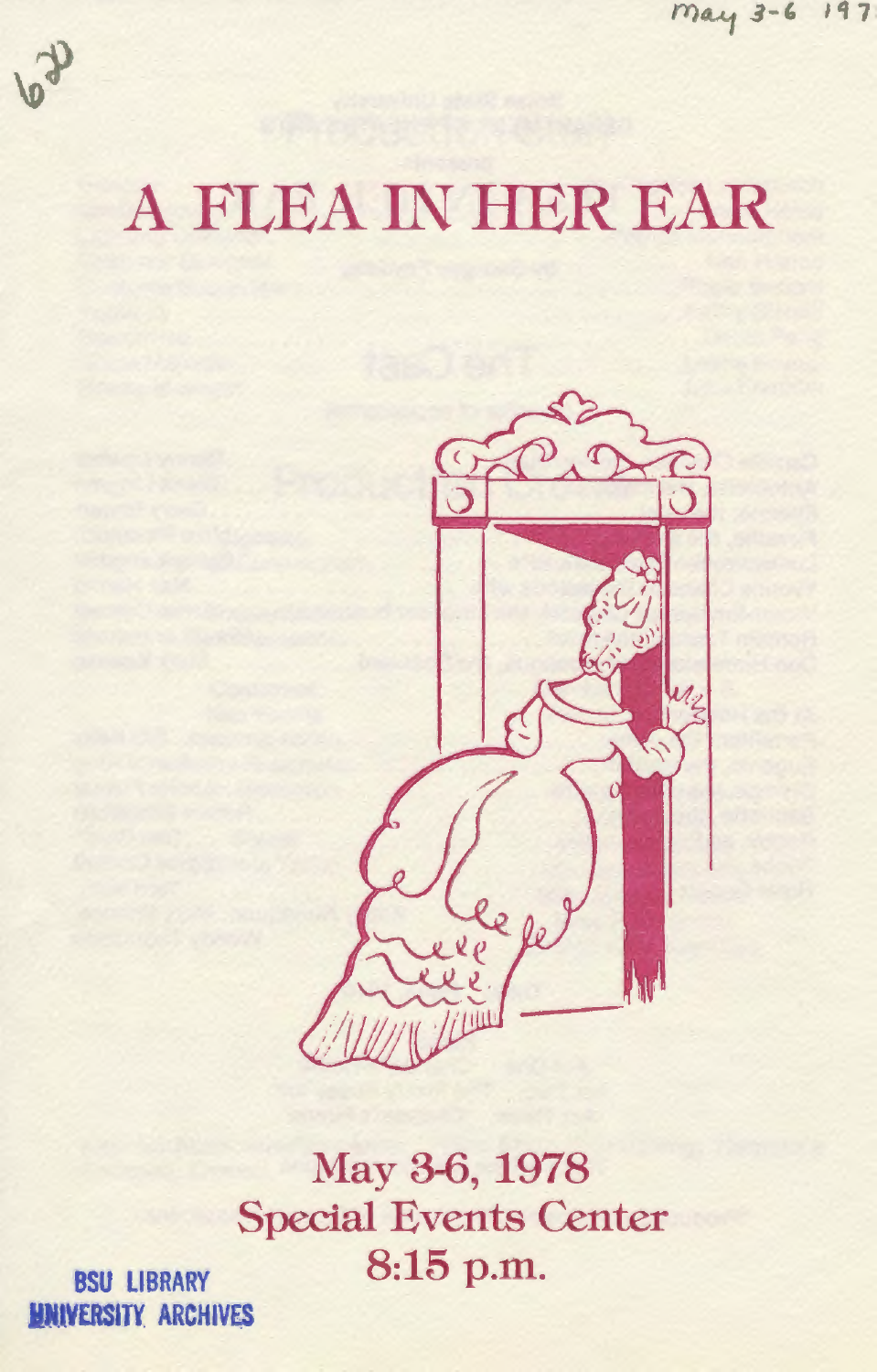#### **Boise State University DEPARTMENT OF THEATRE ARTS**

#### **presents**  A FLEA IN HER EAR

**by Georges Feydeau** 

#### **The Cast**

(in order of appearance)

| Camille Chandel, the secretary Danny Lowber                |  |
|------------------------------------------------------------|--|
| Antoinette, the maid Diana Lingren                         |  |
|                                                            |  |
|                                                            |  |
| Lucienne, the Spaniard's wife  Ginny Langdon               |  |
| Yvonne Chandel, the jealous wifeNan Harms                  |  |
| Victor-Emmanuel Chandel, the innocent husbandSteve Corbett |  |
|                                                            |  |
| Don Homenides de Histangua, the Spaniard Mark Keenan       |  |

| At the Hotel:                         |                               |
|---------------------------------------|-------------------------------|
|                                       |                               |
|                                       |                               |
| Olympe, the owner's wifeLeslie Fowler |                               |
|                                       |                               |
|                                       |                               |
|                                       |                               |
|                                       |                               |
|                                       | Kathy Rundquist, Mary Spence, |
|                                       | <b>Wendy Thompson</b>         |

**Time:** Paris, 1910

#### **Place:**

Act One: Chandel's Home Act Two: The Pretty Pussy Inn Act Three: Chandel's Home

There will be two intermissions

\*Produced with Special Permission of Samuel French, Inc.

**FUSSING B28** SHINGH YRACHIA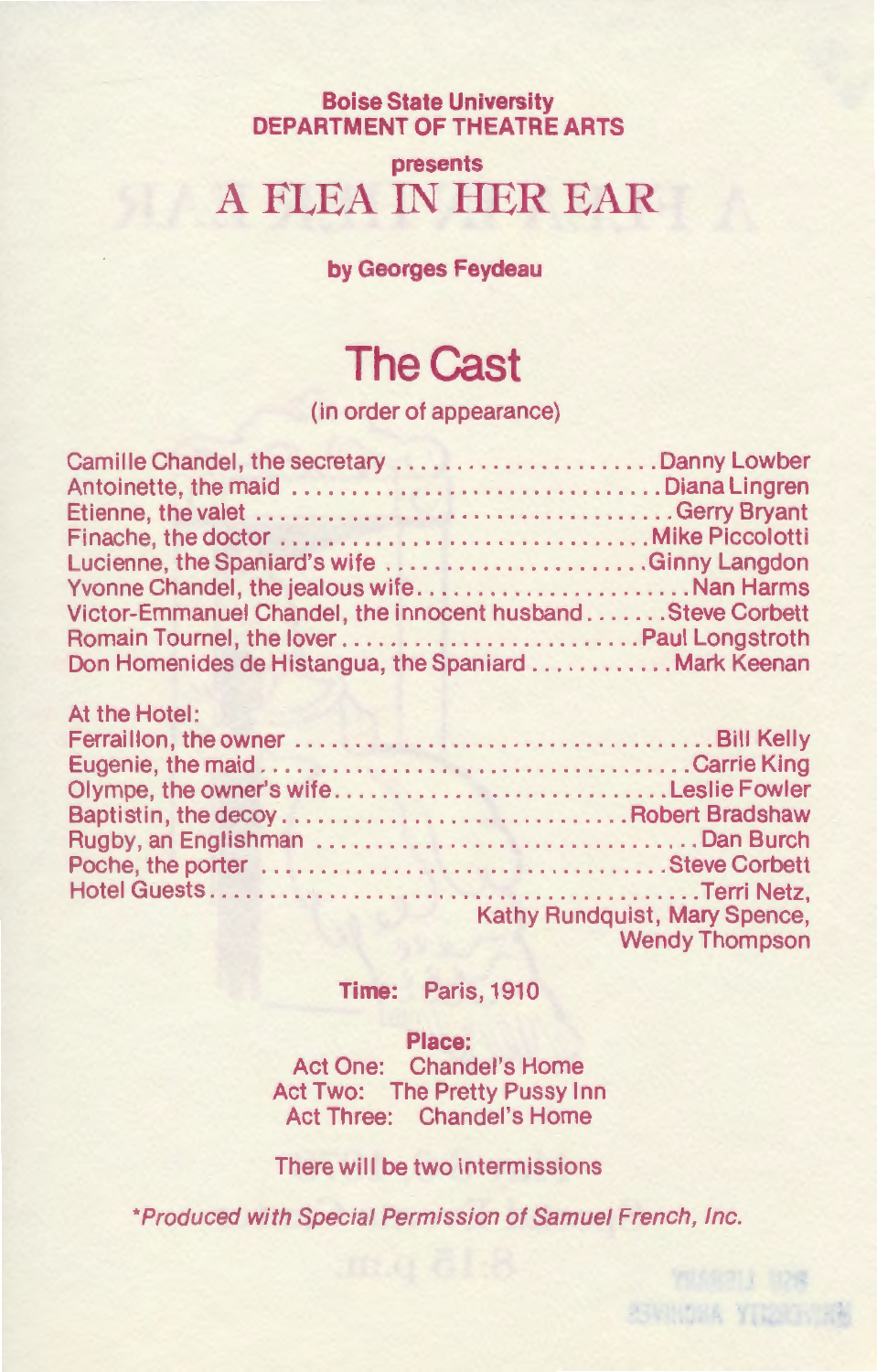### **Production Staff**

### **Production Crews**

**Lighting**  Patrick Cunningham

> **Properties**  Beth Somerton

**Costumes**  Nan Harms Melanie Yellen Kathy Rundquist Ann Bittleston

**Sound**  Melanie Yellen

**Scenery**  Student Employees: Larry Babcock Janet Eskew Leslie Fowler Bruce Richardson Members of TA 118: Technical Theatre

#### **Ushers**

Susan Ketchum Julia Franklin Mrs. V. Peterson Miss Marcia Bracke Miss Michele Mickie Miss Patty Smith Bishop Kelly Key Club

**Special Acknowledgements:** Head Shop Hairstyling; Hemple's Antiques, Emmett